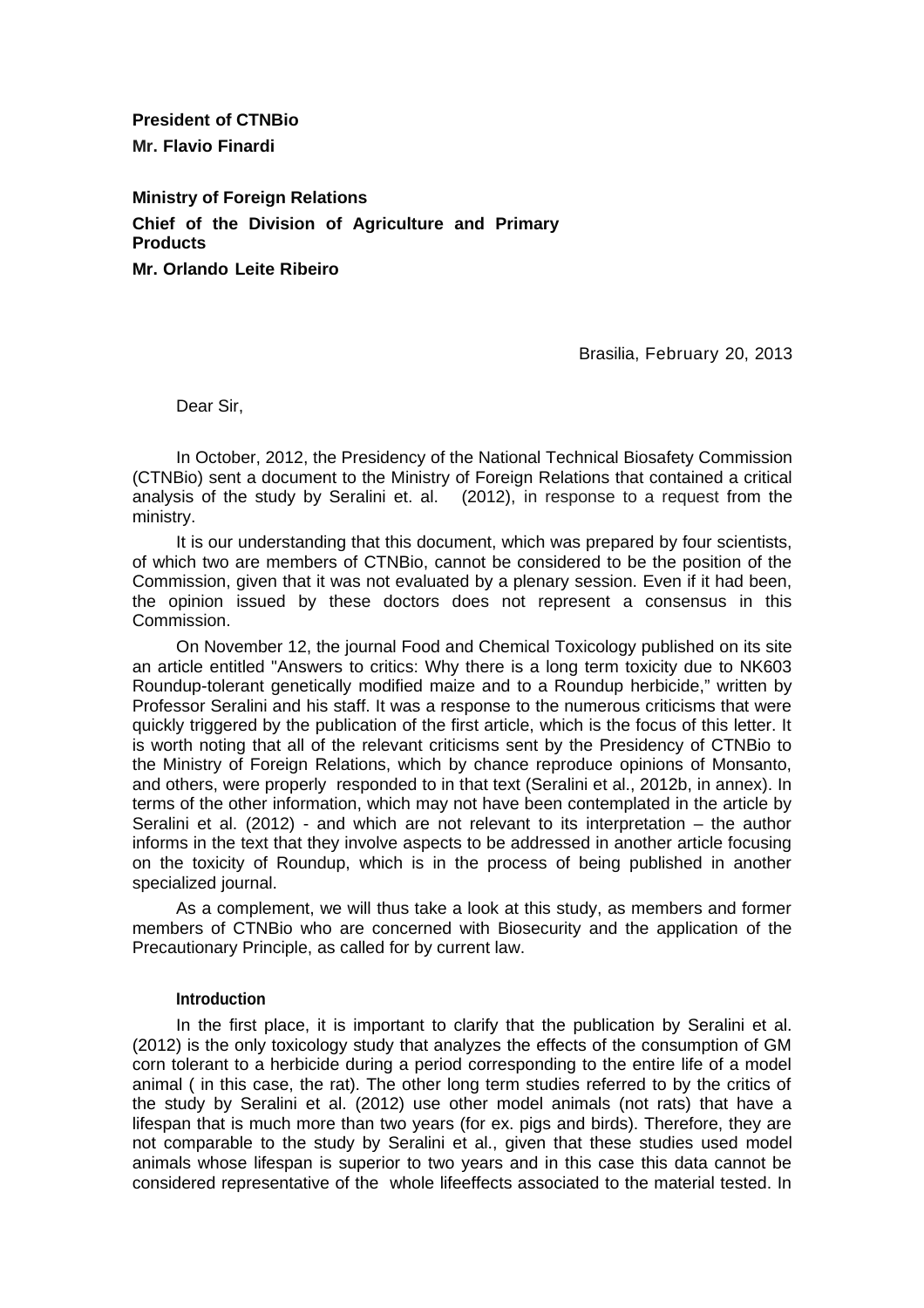other words, the other studies correspond to evaluations of nutrition that do not provide toxicological data based on a biochemical and anatomopathological analysis.

On the other hand, the NK603 corn was approved for commercial use in Brazil in 2008, despite various reports and criticisms from members of CTNBio itself. Most of the critical points raised were related to the absence of scientific proofs sustaining the hypothesis that the product is innocuous to the environment and public health. The content of the dossier presented also does not comply with various items established by current law (RN5). In general, in the dossier presented by the company making the request to CTNBio:

- there was no solid scientific data that proves the equivalence between the protein used in the toxicity/allergenicity tests (produced in *E. coliI*) and the protein truly produced by the NK603 corn;

- the proteomic profile of NK603 corn, in addition to the synthesis of the recombinant protein CP4EPSPS, also presented the synthesis of the new protein EPSPS L214P which was not correctly evaluated (from the perspective of biosecurity);

- a good portion of the studies presented in the dossier are based on proteins synthesized in micro-organisms, which do not carry the totality of the information related to the set of interactions associated to the proteins incorporated in the NK603 corn (therefore, they do not allow sustaining the conclusions made by the proponent of the technology, which are related to the proteins synthesized by the corn);

- a substantial equivalence was not scientifically proven.

In addition, in terms of the risks to human and animal health, it is necessary to consider that:

- the allergenic potential in mammals of NK603 (cultivated with the use of the formulated product based on glyphosate in the recommended doses) was not sufficiently qualified or quantified;

- no information in the dossier sent to CTNBio by the proposing company concerning the possible harmful effects of this GMO on animals in gestation phase or pregnant, and or their teratogenic potential (items 4 and 6 of Annex III of the RN5) were simply disconsidered by the majority of the council, which approved the commercial release of NK603 corn, contrary to the rules established by CTNBio itself in this resolution. It can thus be indicated that this authorization did not observe the minimal parameters of the studies required for the commercial release of this GMO;

- the toxicity studies conducted in rats fed with NK603 corn (including Hammond et al., 2006) show statistically significant differences in relation to clinical biochemical parameters of the renal system and also in relation to the weight of the liver.

For these reasons, to which are added other fragilities associated to environmental biosecurity (for example the scarce and near absence of information about the reaction of the different fauna and flora communities to the cultivation of NK603 corn, in the different ecosystems contained in the various national biomes), two reports were issued against the commercial release of NK603 corn. In addition, negative votes were given by representatives of the Ministry of Agrarian Development, the Ministry of Health and from civil society representatives of environmental and health groups.

In this context, given that the NK603 corn also did not undergo food security tests as in-depth as those conducted by the staff of professor Seralini, it can be affirmed that the referred to study offered advances in the scientific knowledge, which are new and important for the biosecurity of GMOs, which should be included in the field of risk evaluation of this and of other events, and it also made methodological contributions that should be employed by proponents of the transgenic plants when complying with biosecurity norms.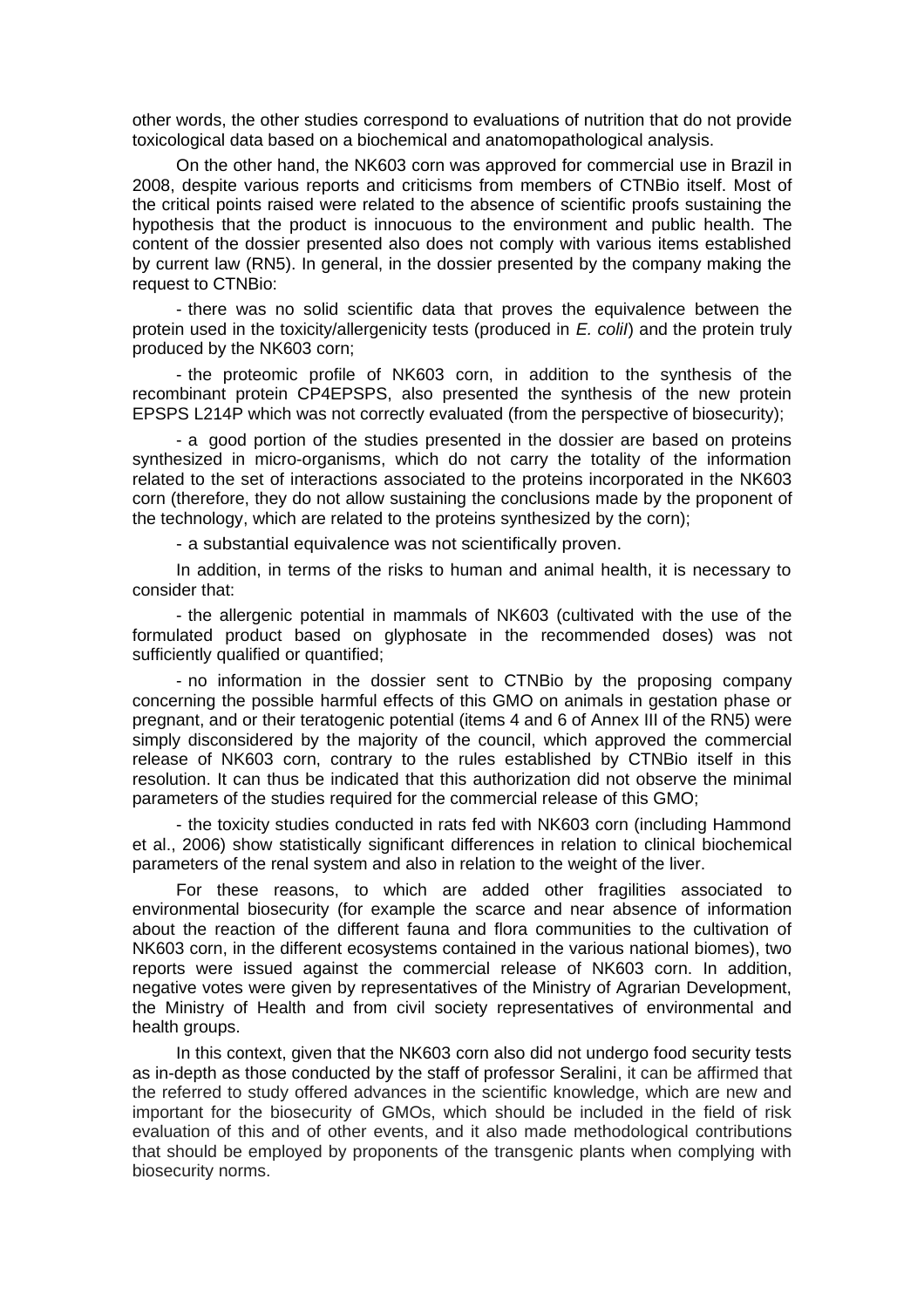## **About the methodology used by Seralini et al. (2012)**

Returning to the discussion about the methodological aspects in the study by Seralini et al. (2012) that were criticized, it is important to highlight the following factors.

### *1. Choice of the race Sprague-Dawley rats*

Apparently the strongest criticism made of the study in the letter sent by CTNBio concerned a supposedly wrong choice of race for the experimental animals. It is obvious that the authors of the study were aware of the characteristics of those animals, which was already indicated in other studies, although the authors had not considered it to be determining factor for the toxicity study that they proposed to conduct.

But, in fact, the use of that race is common in long term studies; as remembered by the European Network of Scientists for Social and Environmental Responsibility, in a letter of support to the study by Seralini et al. (2012) (ENSSER, 2012):

"1. The National Toxicology Program, conducted by the U.S. Department of Health and Human Services commonly uses this race in their two-year studies, and until now without questioning;

2. A preliminary search of the literature published in peer-reviewed journals show that Sprague-Dawley rats were used in studies:

- of 36 months by Voss et al. (2005);

- of 24 months by Hack et al. (1995), Klimisch et al. (1997) , Minardi et al. (2002) , Soffritti et al. (2006) and Gamez et al. (2007);

- of 18 months by Lee et al. (2010) ; and

- of 12 months by Perry et al. (1981) , Conti et al. (1988) , Morcos & Camilo (2001), Flamm et al. (2003) e Gutierrez et al. (2011)."

As emphasized by ENSSER, four of these studies were published in the magazine Food and Chemical Toxicology.

Heinemann (2013) found seven studies from 2004 to 2012, all published in the journal Food and Chemical Toxicology, in which Sprague-Dawley rats were fed with materials of GM plants. According to this author, all of these articles were published by the companies that produced the GM plants used in the study by Seralini et al. (2012). One of the articles was by Monsanto and the others by DuPont/Pioneer. None of the studies extended more than 90 days.

Seralini et al. (2012) also report that similar results had been found previously, which were not questioned at the time."All treatments in both sexes enhanced large tumor incidence by 2–3-fold in comparison to our controls but also for the number of mammary tumors in comparison to the same Harlan Sprague Dawley strain (Brix et al., 2005), and overall around 3-fold in comparison to the largest study with 1329 Sprague Dawley female rats (Chandra et al., 1992)".

It should be emphasized that the fact that the Sprague Dawley race has a hypersensitivity to the development of tumors makes it a pertinent model for some types of biological studies.

Obviously, greater care must be given to the interpretation of the data obtained after 500 days of life of the animals, a period when unstable or degenerative physiological states may appear, such as menopause or senility. Nevertheless, as highlighted by the authors of the study being evaluated "The first large detectable tumors occurred at 4 and 7 months into the study in males and females respectively"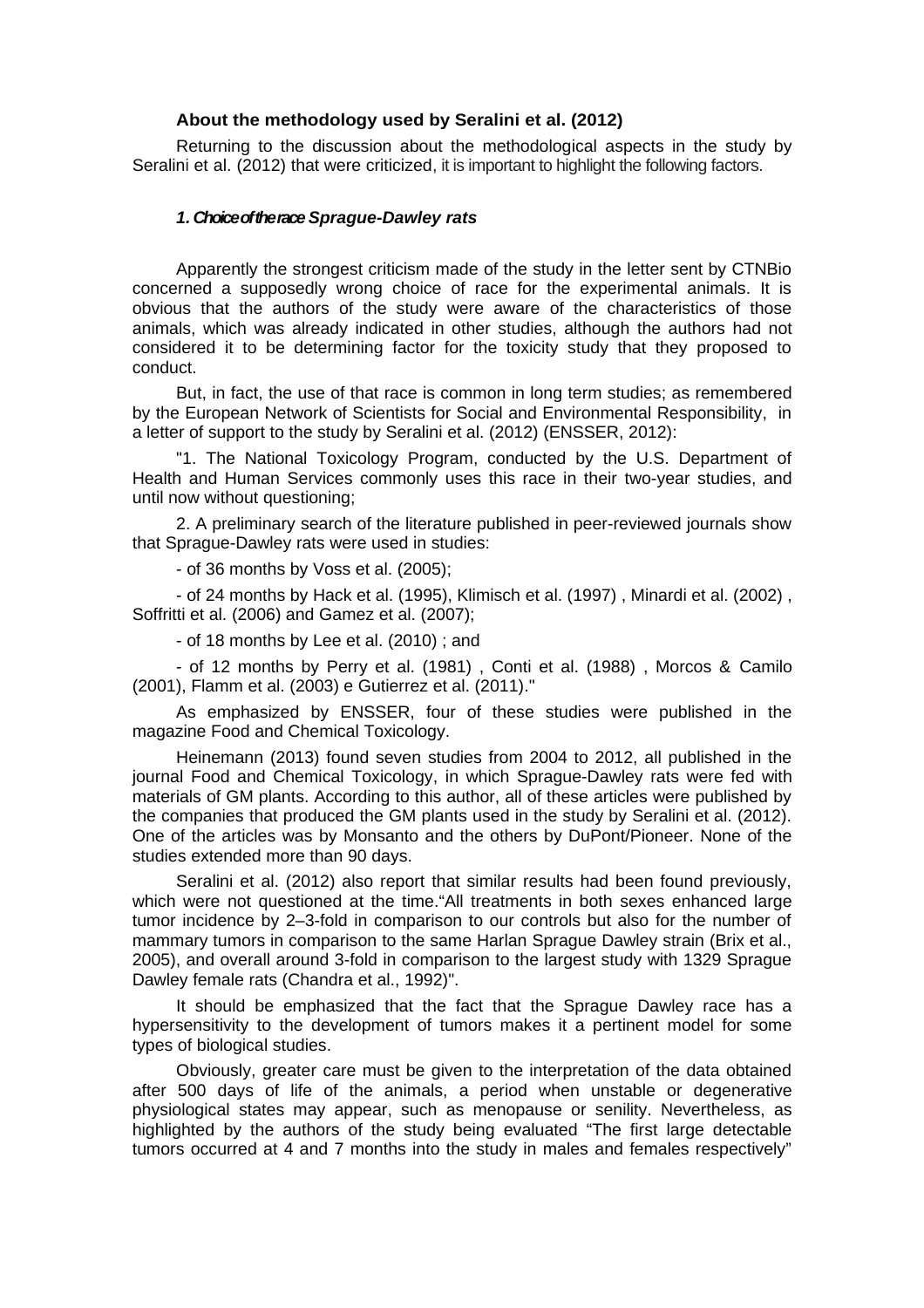which does not represent a period propitious to the development of "natural" tumors in this race.

# *2. Number of animals used*

Seralini et al. (2012) used 10 individuals per group and per sex, according to OECD protocol 408 referring to toxicity studies in rats. It should be remembered that this number of animals was accepted by global authorities, although not unanimously among the scientists, for risk evaluation in the study presented by the requesting company referring to the request for commercial release of Mon863 corn (Hammond et al., 2006) for example. It is also the number of animals most used in the toxicological evaluation of GMO consumption in general.

In fact, an experimental protocol designed with this number of animals leads to statistical limitations. This finding is well known by the team of Professor Seralini, which even published a scientific article criticizing the limitations of this sample, given that it practically impedes the identification of statistically significant effects (Spiroux de Vendomois et al., 2009). Nevertheless, it is our understanding that Séralini et al. (2012) expected to obtain better acceptance of the study by conducting it in a manner similar to the previous standard, following a methodology that had already proved to be acceptable by the proponents of the technology and by the agencies that evaluate the risk of GMOs.

On the other hand, it is important to emphasize that the authors compare groups of 10 test rats with groups of 10 control rats, which validates the use of the terms "fold" and "times" in the comparative analysis of the frequency of occurrence of tumors among the groups.

# *3. Statistical methodology*

Professor Seralini and the members of his team did not use conventional statistical methodologies, given that they considered them unsuitable for biological analysis of the risks associated to the consumption of transgenic plants. In fact, they have published various articles in scientific journals warning of the limits – in terms of biological security – of these analyses (Seralini et al., 2009; Spiroux de Vendomois et al., 2010 and Spiroux de Vendomois et al., 2009) without, however, receiving criticisms or questioning by the part of the statistical community.

The statistics used in the other studies underwent anonymous review. Heinemann (2013) also found that, in addition, there is no other peer reviewed evidence that these statistical procedures used in these studies are either the only ones appropriate or valid for use in this type of study. Therefore, the author believes that the statistical analysis used in the study by Seralini et al. is equally valid.

In the case of Mon863, for example, it is perceived that the commercial liberation in Europe and in other locations is supported in 90-day tests for chronic toxicity in rats, also following protocol OCDE 408. In the group of 58 parameters measured by the requesting company (Hammond et al., 2006), all those that presented alterations concern the kidney or liver functioning, the body's two main organs for detoxification. The authors of the study found that the variation of these parameters was not biologically significant given that they present distinct degrees for animals of different sexes.

In fact, the males and females of the test group had different reactions upon eating the ration containing the transgenic corn (in comparison to the control group): the females had an increase in blood triglycerides (of up to 40%), in the size of the liver and of glycemia, unlike the males. Meanwhile, the males had a decrease in kidney size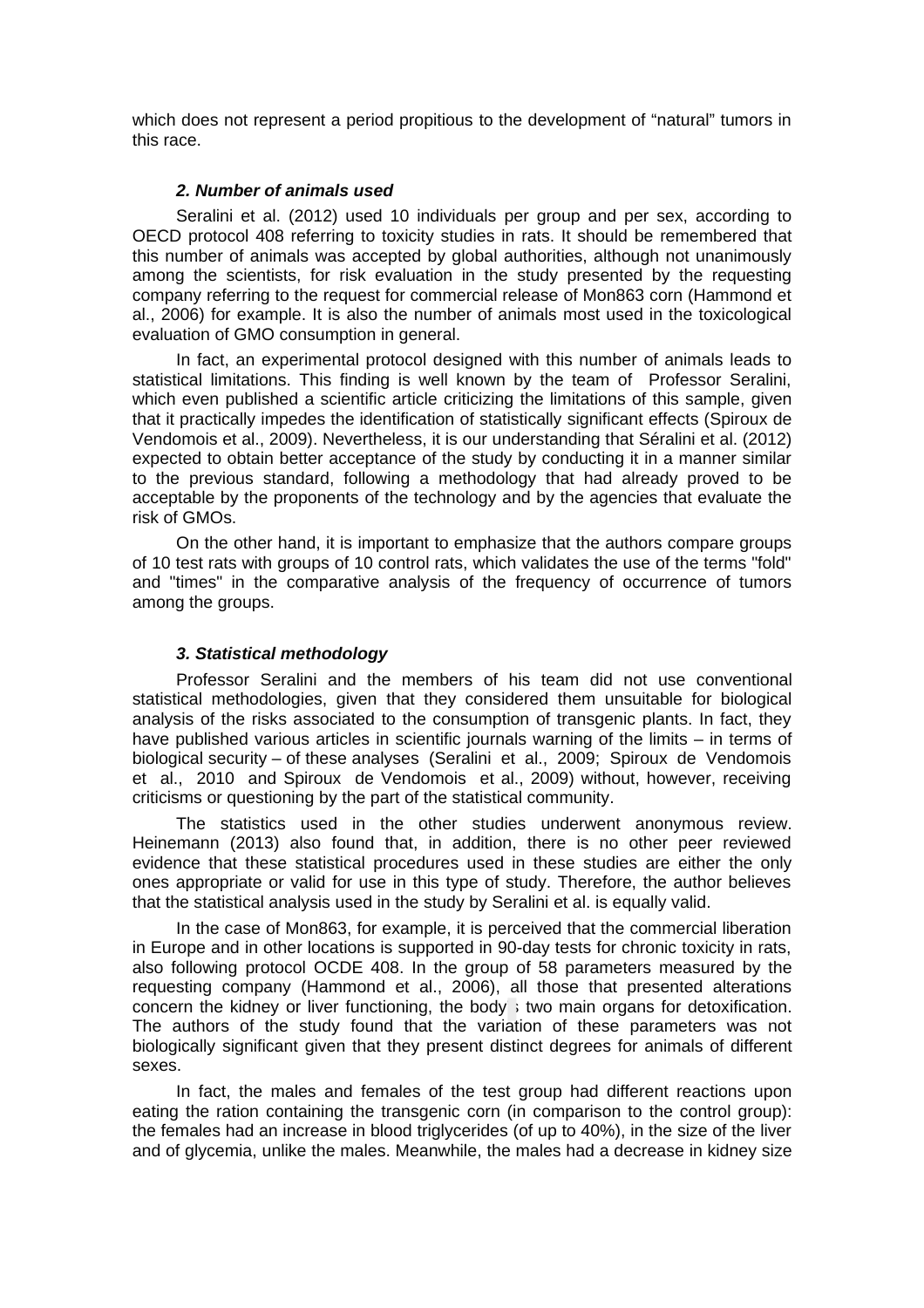and of urinary excretions of phosphorus and sodium (of about 30% in some cases), unlike the females.

These results presented only in the form of averages in each group, without distinguishing males from females (as is common in studies presented by the soliciting companies), mask signs of endocrinological disturbances (which by definition would be different between each sex), potentially related to other signs of toxicity. Complementing the statistical analysis of Hammond et al. (2006) with the use of conventional statistical tools (students t test, corrected by Welch or Mann-Whitney test), in addition to sex-dependent metabolic disturbances of the liver and kidney in test animals, Seralini et al. (2007) found statistical differences in animal weight. In fact, there was a weight gain of 3.7% in the females and a weight loss of 3.3 % in the males. This data, of important metabolic significance, was ignored in the statistical analysis by Hammond et al (2006), the only study conducted with Mon863 corn.

It is noteworthy that the commercial release of NK603 corn was based on the article by Hammond et al. (2004), a 13-week toxicity study with rats – in which some 70 significant statistical differences were observed and reported by the soliciting company: 12 related to hematological parameters (hematocrit, platelets, (neutrofils), limphocytes, monocytes, mean (corpuscular) volume and mean corpuscular concentration of hemoglobin), 18 related to the clinical chemical parameters (albumin, blood urea nitrogen, creatinine, phosphorus, sodium, chloride, alkaline phosphatase, calcium, potassium), 9 related to the urinary chemical parameters(creatinine, creatinine clearence, phosphorus, potassium, pH, calcium), 6 related to organ weight (heart, brain, liver), 14 to body weight and change in weight and 8 related to food consumption by the animals.

Surprisingly, the authors concluded that "... rats fed corn grain containing event NK 603 corn responded similarly to rats fed parental and reference control grain" and that "…Roundup Ready NK 603 corn is equivalent to its parent control line and non transgenic commercial corn varieties…".

The study authors, Hammond et al. (2004), made these affirmations based on the fact that the number of statistically significant differences observed is of the same order that could be attributed to chance. On this basis, they concluded statistically significant differences, observed, occurred randomly and therefore, are not relevant and could not be considered as biologically significant. Scientifically this interpretation is not based on solid proof of the absence of biological relations. Consequently, it does not allow disregarding significant differences, particularly considering the biological relevance of these differences for the health of mammals.

In fact, Seralini et al. (2007b) and Spiroux de Vendomois et al. (2009), had previously emphasized weaknesses of the statistical method adopted in the feeding study by Hammond et al. (2004) (use of ANOVA with only one factor instead of ANOVA with two or more factors or even multivaried analysis (example: Analysis of Prinicpal Components – PCA, Data Mining or Manova). They argued, in these two articles, for the need for a distinct biological interpretation for those same statistical results. They therefore indicated the need to use updated scientific knowledge, mainly endocrinological, and requested a revaluation by histopathologists of the statistical differences observed. In parallel, they also recommended reconducting the same studies for a longer period, with use of selected groups, to evaluate the two main risk factors related to the consumption of NK603 corn, which are: the modifications in the plant genome and the accumulation of herbicides based on glyphosate, in the edible portions of the corn.

In this context, it is pertinent to affirm that Seralini et al. (2012) used statistical tools more suitable to the analyses of the biochemical data of the blood and urine obtained in the control groups and tests during the experiment, than the other studies. The method used by Seralini et al., OPLS-DA, is in fact adapted to the treatment of a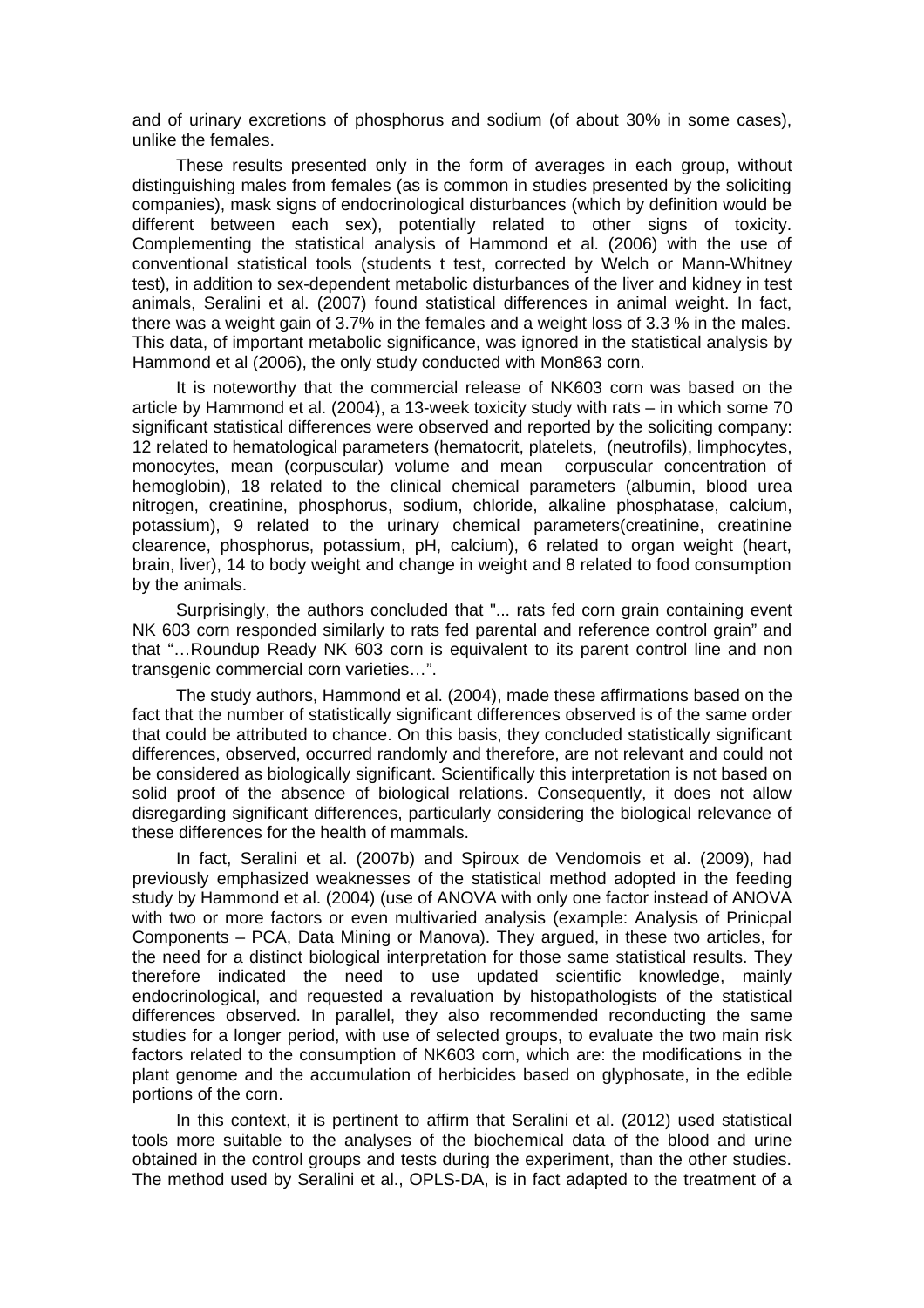large number of variables, as is the case of genome and proteomic studies. These statistics allow determining discriminant variables among each group treated and the control group. It should be emphasized that the use of this statistical methodology is justified when hundreds of variables are used, as in the case of the study by Seralini et al. (2012) (50 parameters measured 11 times in 200 rats).

Thus, it should be clarified that since the main objective of the study by Seralini et al. was not to evaluate carcinogenic properties or those of endocrine disrupters contained in the corn tested, it was not necessary to develop a statistical method for these purposes. However, the observation of a high quantity of tumors in the test groups, with indications of causal relations with the biochemical alterations and physiological failures observed in these animals, cannot be ignored and justifies the inclusion of the mortality rate by tumors in the global interpretation of the study.

## **Results obtained by Seralini et al. (2012)**

The main results of the study, in fact, are the important scientific advances, which concern the finding of sex-dependent metabolic and physiological hormonal disturbances in the test groups. In the males, the processes of necrosis and liver congestion were  $2.5 - 5.5$  times greater than in the control groups. In the females, the hypophysis was the second organ most affected, after the mammary glands, which developed most of the tumors observed. In addition, the biochemical analyses revealed serious disturbances in renal functions in both sexes, totaling 76% of the parameters altered that were monitored in the study.

As previously mentioned, these sex-dependent disturbances are not unprecedented and had already been reported in articles previously published by the staff of Professor Seralini (Seralini et al., 2007, Seralini et al., 2007b, Spiroux de Vendomois et al., 2009 e 2010). At the time, they were based only on the statistical results obtained in studies of sub-chronic toxicity with rats and that supported decisions favorable to the commercial releases of the GMOs.

In addition, ultrastructural abnormalities of the liver were previously observed in mice fed with RR soybeans (Malatesta et al., 2002). These disturbances were also observed in hepatocytes of rats directly using the herbicide RR (Malatesta et al., 2008) and are, according to the authors, highly comparable to the anomalies observed in Seralini et al. (2012), as confirmed by optical and electronic microscopy.

In fact, Professor Seralini's staff introduced in a pertinent manner the concepts of endocrinological disturbances in the field of evaluation of GMO risk. In the case of intoxication by poisoning, the effects vary linearly with the dose (The dose makes the poison"). However, in the case of endocrinological response, U curves were observed, as well as inverted U, or J profiles.

As reported in the recent publication "Answers to critics: Why there is a long term toxicity due to NK603 Roundup-tolerant genetically modified maize and to a Roundup herbicide", prepared by the team of Professor Seralini (2012b) and published in the same journal of Food and Chemical Toxicology. "The endocrine disturbance is supported by bibliography in human cells (Gasnier et al., 2009) and rat testicular cells, for R residues (Clair et al., 2012), and in this work it is demonstrated by statistical sexual hormonal imbalances and disabled pituitaries. The kidneys and the livers are also sensitive to endocrine disruptors. As the two major detoxifying organs, containing cytochromes P450 or other enzymes involved in xenobiotic or sex steroid metabolism, they often react with sex hormone steroids and related compounds (Pascussi et al., 2008)"

In addition, "Unexpected new active principles for human cell toxicity in G-based herbicides have challenged the relevance of testing G as the active principle in R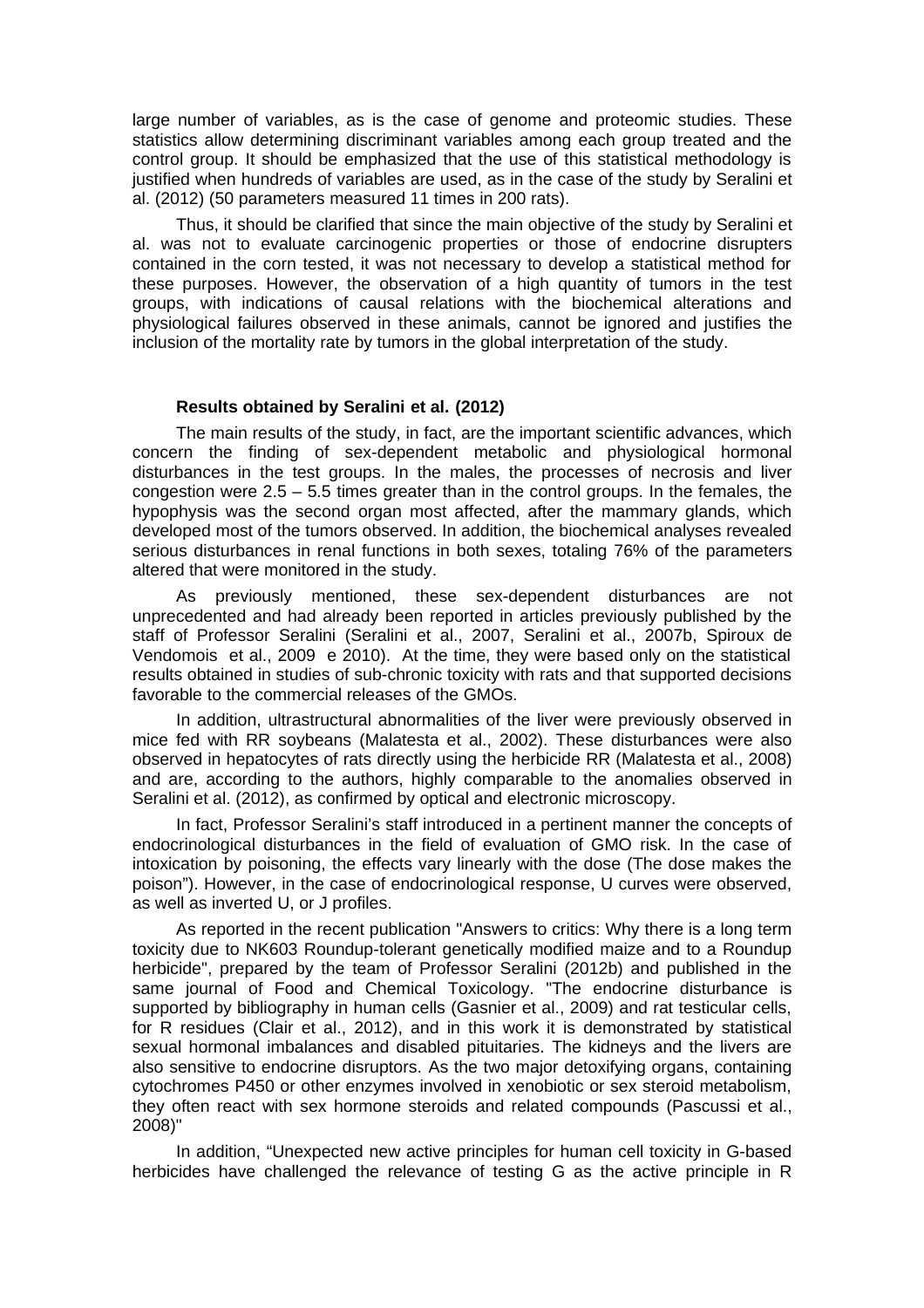(Mesnage et al., 2012). R has been already described as an endocrine disruptor in vivo (Dallegrave et al., 2007; Oliveira et al., 2007; Romano et al., 2012, 2010) with the mechanistic underneath in vitro. Several studies have shown endocrine disrupting effects of R, such as a significant decrease in hCG-progesterone production and decreased levels of Steroidogenic acute regulatory (StAR) mRNA production in MA-10 mouse Leydig cells (Walsh et al., 2000), a significantly decrease in aromatase activity and mRNA levels in JEG3 cells and placental and equine testicular microsomes with R (Richard et al., 2005; Benachour et al., 2007), inhibitions of transcriptional activities of androgen and of both estrogen receptors alpha and beta in cells (Gasnier et al., 2009), and decrease in testosterone production in rat Leydig cells (Clair et al., 2012)".

Concerned with the neurological effects of various agrochemicals, including those with a glyphosate base, Colborn (2006), one of the authors of the book "Our Stolen Future," proposed changes to the norms or principles used for approving agrochemicals in the United States. A new approach to protecting human health is necessary because of the uncertainty that will continue to exist about the security of agrochemicals (COLBORN, 2006). Later, in 2009, the Environmental Protection Agency (EPA) included glyphosate in a revaluation, due to evidence that it causes endocrinological disturbances (Federal Register, Vol. 74, No. 71 I Wednesday, April 15, 2009 I Notice.s).

Thus, the article by Seralini et al. (2012) scientifically proves the involvement of endocrinological disturbances in the toxicological processes responsible for the hepatorenal abnormalities observed in rats fed with NK603 corn, with or without Roundup, which are probably inductors of hormone-dependent cancers in these animals. The absence of a statistical methodology allowing the calculation of statistically significant differences is not a reason to disregard the qualitative results of the study, considering its relevance in the domain of public health. The participation of the herbicide Roundup, in its commercial formulations, in these processes of endocrinological disturbances and of cytotoxicity, are, in addition to being relevant, a scientific advance that should continue to have the attention of scientific and regulatory communities.

Finally, as Heinemann (2013) proposes, from a scientific perspective it is reasonable to admit that no 90-day study of animal feeding can refute the results found in the long term study because the main effects are those that appear only after 90 days of trial.

### **Evaluation of the documents attached to the CTNBio letter**

We believe it is also important to report our evaluation of the materials attached to the letter signed by the President of CTNBio, and other comments that supposedly prove "the defects" of the study by Seralini et al. (2012).

Transgenic plants, patented and dependent on agrochemicals, are increasingly present in our food and environment. Nevertheless, there are still many questions about biosecurity being debated by the scientific community and society in general, notably in relation to the risks of consuming these plants, with or without residues of agrochemicals, in the long term and in their interactions with biodiversity, as well as the socioeconomic impact of the Genetically Modified Plants (GMP) on agrarian and agricultural systems and the rights of consumers and farmers among others (Zanoni & Ferment, 2010). In reality, the publication of studies that point to certain risks or adverse health or environmental impacts from transgenic plants always result in strong campaigns that seek to discredit them (both the authors and the studies). These campaigns basically involve secondary methodological factors and truncated or steered statistical interpretations, indicating factors that were ignored in studies that present opposite conclusions. These reactions against those who present warnings are detailed in the open letter "Seralini and Science" published by the Independent Scientist News in October of this year [\(http://independentsciencenews.org/health/seralini-](http://independentsciencenews.org/health/seralini-and-science)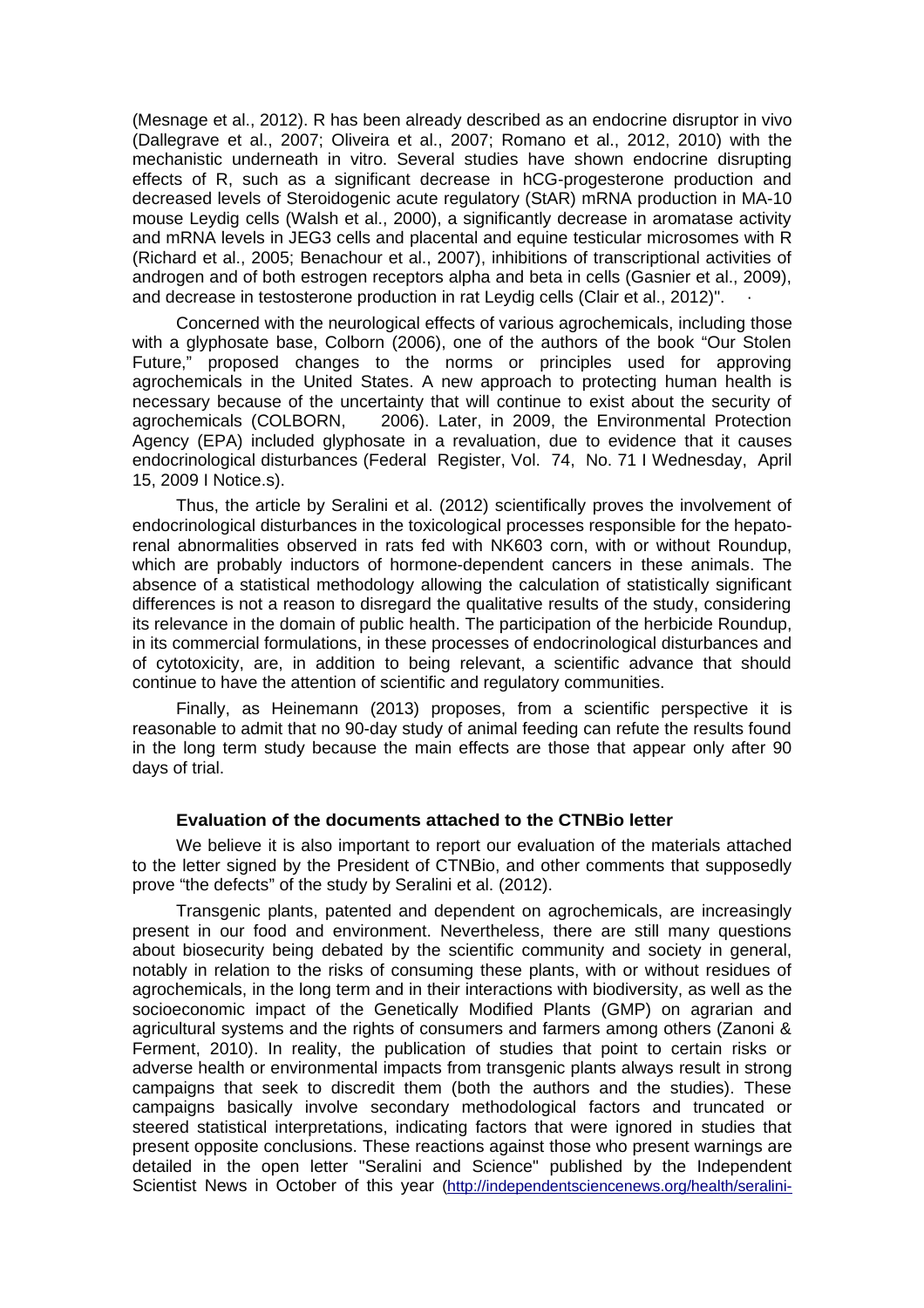[and-sciencen](http://independentsciencenews.org/health/seralini-and-science)k603-rat-study-roundup/), and signed by some 100 highly qualified doctors and professors from around the world (Annex 2). The pressure and research difficulties suffered by researchers critical of transgenic plants were also reported in two highly regarded scientific journals (Nature and Nature Biotechnologies), by Waltz 2009a and 2009b.

In this case, Seralini et al. (2012b) reported that "75% of our 27 first criticisms within a week, among publishing authors, come from plant biologists, some developing patents on GMOs, and from Monsanto company owning these products." On the other hand, there were few specialists in the fields of toxicology, endocrinology or even statistics who published criticisms of the study mentioned. Faced with the attempts to discredit the author and his qualification in the field of toxicology, it is worth noting that Seralini et al. (2012b) recall having published "more than 26 international scientific peer reviewed papers by the team with the lead author on the topic in the last 5 years, and 11 in toxicological journals on the same period only in PubMed".

The document «Avis des Academies nationales d'Agriculture, de Medecine, de Pharmacie, des Sciences, des Technologies, et Veterinaire sur Ia publication recente de G.E. Seralini et al. sur Ia toxicite d'un OGM» [Opinion of the National Academies of Agriculture, Medicine, Pharmaceuticals, Sciences, Technologies and Veterinary related to the recent publication of G.E. Seralini et al. about the toxicity of a GMO] deserves mentioning. As denounced in the petition "Science and Conscience" (Annex 2) signed by 140 French scientists, "The fact that a group of a dozen people who claim to represent six scientific academies have decided to write a common letter without debate, is contrary to the normal functioning of these institutions." It should also be asked, how six academies, which include hundreds of scientists with numerous functions in various scientific institutions, were able to develop a consensual criticism to a study in only one month. Meanwhile, Professor Paul Deheuvels, the only statistician from the French Academy of Sciences, publically declared his support for the statistical methodology used and to the reliability of the results obtained in Seralini et al. (2012) (Attachment 2).

It should also be noted that the study by Seralini et al. (2012) has been supported by more than 160 letters from international scientists ( Annex 2).

In addition, the systematic reference to the article by Snell et al. (2012) by the critics of the study by Seralini et al., (2012) as "proof" of the absence of impacts for human and animal health from the consumption of transgenic plants also deserves pertinent analysis. In fact, the article mentions that "Six out of the 24 studies examined here used an appropriate number of experimental animals: three long-term studies (Daleprane et al., 2009a, 2010; Sissener et al., 2009) and three multigenerational studies (Brake et al., 2003; Flachowsky et al., 2007; Haryu et al., 2009)". In relation to these 6 studies, the authors criticize the non-use of an isogenic line as a control in two of them. Two other studies are more similar to nutrition studies and not toxicity studies, because they only consider variables such as weight gain and meat production. In this context, of the 24 studies selected by Snell et al. (2012) in his review of articles that provide information about potential risks of consuming transgenic plants, only two present the set of criteria required by the critics of Seralini et al. Of these two studies, one concerns an experiment that used salmon as an animal model, whose results indicate little about human consumption, and the other concerns Bt corn, a transgenic plant that is not in discussion in this letter, given that the NK603 event is resistant to an herbicide. Therefore, no scientific study published until today can be used as a pertinent reference to demonstrate the absence of risks of consumption of NK603 corn, or other transgenic plants that are tolerant to herbicides with a glyphosate base.

On the other hand, in the group of long term toxicity studies conducted with mammals and available in the scientific literature (12 in total in 2010), half presented significant statistical differences between the control and test groups (the authors of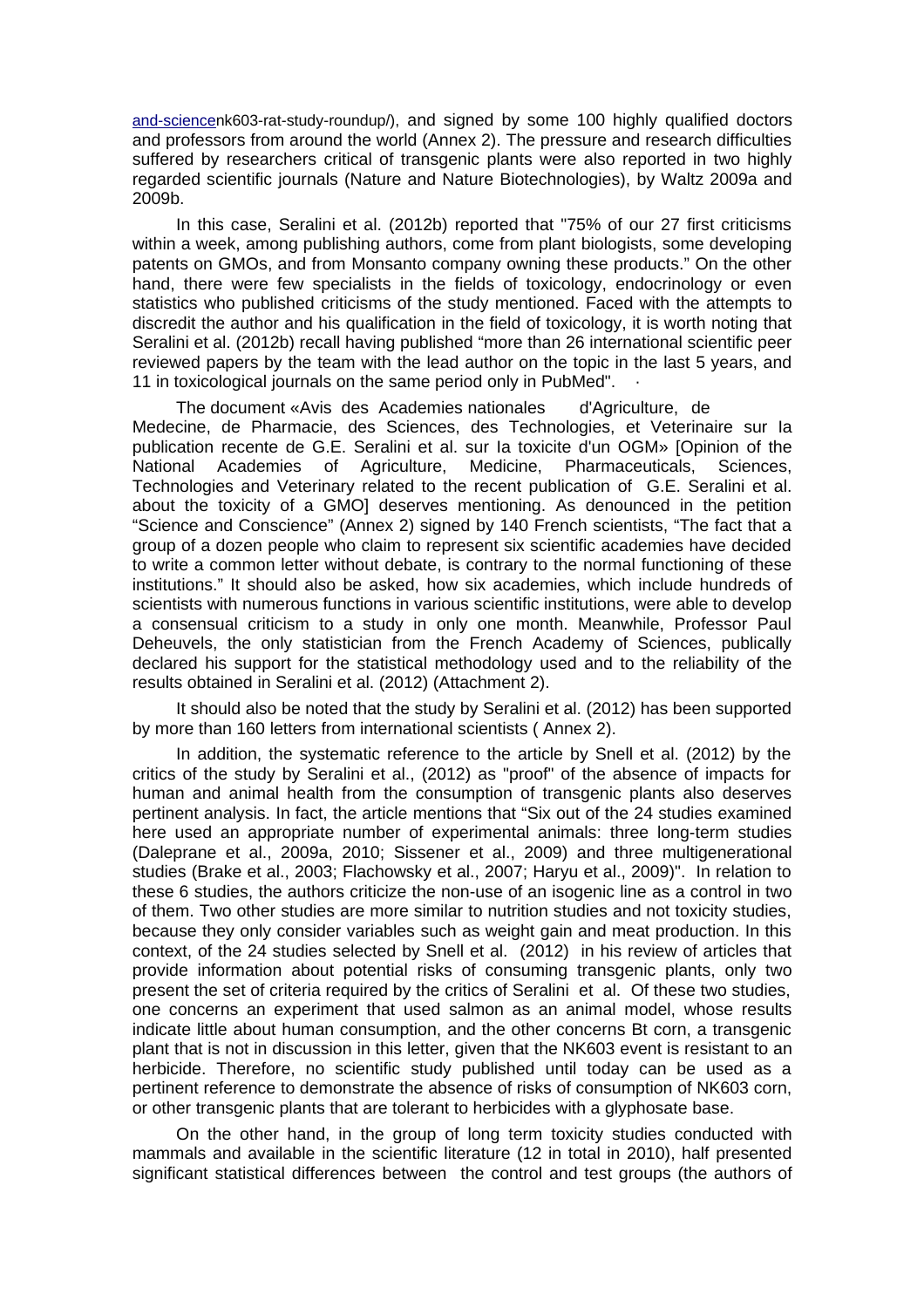these studies, although without an evident scientific basis, consider these differences as not biologically significant), 3 present controversial results and 3 point to metabolic and or physiological problems in the test groups (Seralini et al., 2011).

Considering this analysis, accompanying the arguments, facts and clarifications, it is evident that the scientific community truly has a limited quantity of information that can be interpreted and used to develop a position about the long term effects of consumption of transgenic plants. In a recent review of the Brazilian scientific production in the field of public health about the genetically modified organisms, Camara et al. (2009) also indicated the limited number of studies conducted in Brazil, related to possible situations of risk of GMOs to human health.

In fact, it should be recognized that all the studies that are the basis for the commercial release of transgenic plants in Brazil and throughout the world, present scientific deficiencies (notably referring to the duration of the experiment, the representativeness of the material tested, the choice of the hypotheses to be tested, the variables analyzed, the statistical procedures and the statistical power, the consideration of a coefficient of acceptable variation among others) which present alterations in the possibilities for interpretation, considerably limiting their degree of reliability.

By indicating a priori risks discarded by the majority of the world's risk evaluation agencies (some transgenic events were commercially released without any sub-chronic study in vivo), the article by Seralini et al. (2012) keeps the debate open concerning the lack of scientific consensus about food security of transgenic plants, which has gone on for more than two decades. On the other hand, the set of criticisms of the research methodologies used by Seralini et al. emphasize the gaps and scientific weaknesses with which transgenic plants were released in the country, given that none of them underwent experiments as rigorous as those demanded today by these critics, who, for the most part, are part of or were part of CTNBio. In this sense, Heinemann. (2013) suggests that the scientific and regulatory communities be engaged in the validation of the statistical analyses, if there are still contentious issues.

As expressed by the European Network of Scientists for Social and Environmental Responsibility (ENSSER, 2012): "If the Séralini et al. study is found to be insufficient to prove harm due to methodological failings, then all previous studies submitted in support of approvals for food and feed in the EU must be reconsidered regarding their evidence for safety to human and animal health, and must be scrutinized according with the same level of rigour as is applied to such studies showing adverse effects. Likewise, a call for disclosure of all raw data by Séralini et al. must obviously be matched by full disclosure of all the raw data – and crucially also the biological materials at issue - by all applicants. Asymmetrical risk assessments are clearly unacceptable and comply with neither elementary standards of scientific process, nor basic standards of public propriety, nor with the precautionary principle".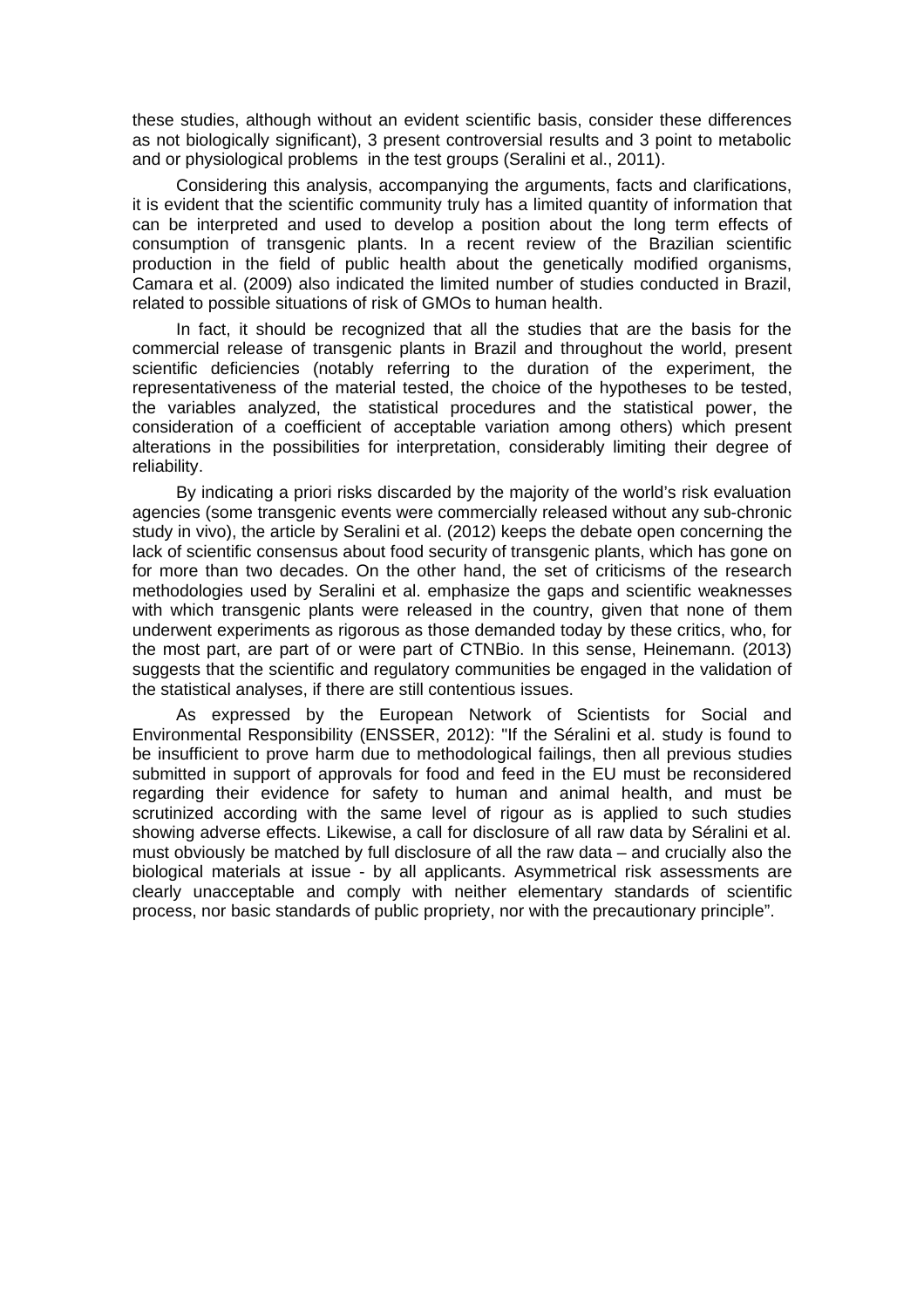### **Conclusion**

The study that is the object of this letter raises pertinent scientific questions about the chronic toxicity of a certain transgenic corn, NK603, which was tested in vivo for two years, either with or without the herbicide to which it is tolerant, Roundup.

In our understanding, the statistical analysis of the biochemical and biological data is sufficient to support the finding of what is called a situation of risk. Moreover, it supports the conclusions and title of the article, corroborating the clinical and anatomopathological observations and those with optical and electronic microscopy.

In addition to the toxicological data provided about the long term consumption of NK603 corn, with or without the associated herbicide, the article by Seralini et al. (2012) supports questionings about the biosecurity and risk evaluation of the transgenic plants, such as:

Different reactions were observed in rats fed with corn with and without the use of herbicide, which shows the need to mandatorily include the use of the herbicide, or other products used in conjunction with the GMO, in the test groups fed with the transgenic plant to be evaluated. It must be remembered that scientific studies demonstrate that the degradation metabolism of herbicides is different in plants tolerant to the herbicide-TH than in conventional plants, thus presenting specific risks. On the other hand, the need to increase the maximum limit of residue for the release of a new event tolerant to the herbicide (there are already cases of RR soybean and RR corn) also represent an argument in favor of including the criteria and additional demands in the RN5, to be attended by the proponents of the technology;

the study in question includes for the first time in risk assessmentfield of transgenics the science of endocrinology, an analysis on the hormonal system, which presents various peculiarities that challenge the conservationist knowledge of science. It should be noted that all the toxicity studies conducted have an approach to risk based on a linear relationship between the dose and toxicity;

the finding that the tumors appear at 4 months in male rats and in 7 in females reinforces the need to apply long term studies, case by case. In this context, the study by Seralini et al. in fact addresses items 4 and 6 of Attachment III of RN5, which were not attended by the proponents of the NK603 technology. In fact, in Brazil, these items were never attended by the proponents of the different technologies, and were not required by the majority of the members of CTNBio, since the publication of the norm, in 2008. In this regard, it is worth remembering that France's National Agency for Sanitary Food Security, the Environment and Labor (ANSES), in a letter of October 19, 2012, referring to the study of Seralini et al, concluded that there is a need to "conduct studies with the objective of describing the potential health effects associated to the long term consumption of GMOs or the exposure to the phytopharmaceutical formulations." It also recommended that "these studies must notably focus on the issues of exposure to GMOs and to the associated phytopharmaceutical formulations" and that "These studies should be conducted in the realm of public financing and be based on detailed experimental protocol that allow responding to the issues raised (effects studied, parameters monitored, methodology of investigation, number and nature of the animals monitored, complexity of the GMO, nature of the exhibitions…)" (Anses, 2012).

Observation of the fact that feeding with the NK603 corn (without Roundup) causes biochemical alterations and physiological failures in test rats demonstrates once again that Substantial Equivalence does not have the scientific basis and robustness capable of sustaining decision making in this field.

The advance in scientific knowledge obtained by the study of Seralini et al. (2012) deserves attention and respect from the scientific and regulatory communities, at the domestic and international level, and in the case of Brazil, the implementation of the principle of precaution, which emerges from the Constitution of 1988 – given that it is incumbent on the government to "control the production, sale and use of techniques, methods and substances that present a risk to life, the quality of life and the environment " (art. 225, § 1°, V) – and which is consecrated as a guideline of the Law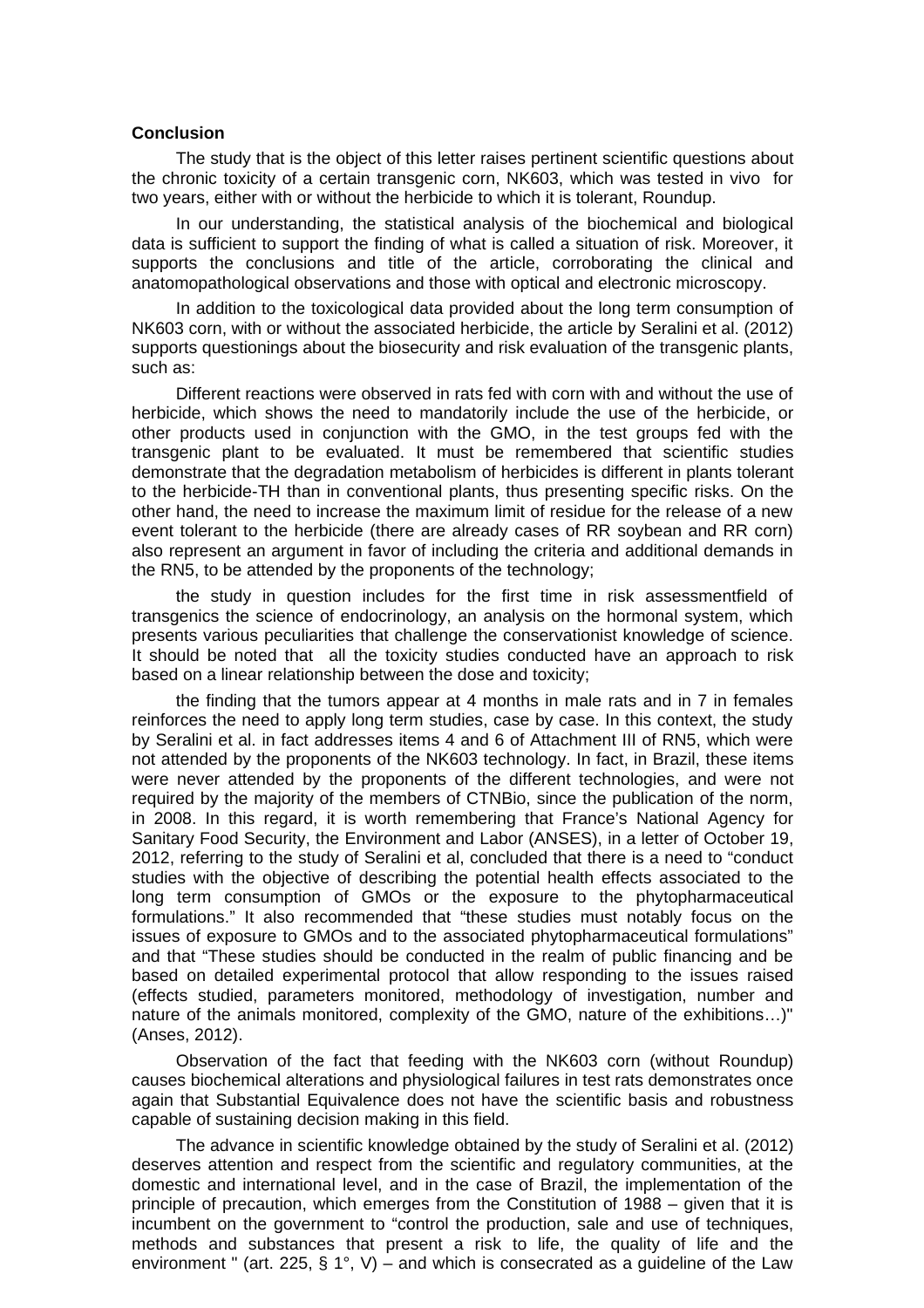of Biosecurity (art. 1o da Lei 11.105/2005). The relevance of the problems and the denial of the risks involved require, contrary to the position taken, additional systematic and repeated tests of NK603 and of other transgenic plants with similar technology, and it is recommendable that reevaluations be conducted and an accompaniment of the use of these products in food for humans and animals.

On this basis, we hope to have contributed to the clarification and reflection by the staff of the Ministry of Foreign Relations in their work on the international level, as Brazilian negotiators, and on a domestic level, on which they actively participate in decision making and undertake their respective responsibilities in relation to food and environmental security – considering the risks to the Brazilian population and biodiversity – and equally in relation to the development of the country, which can be subject to customs barriers due to these risks and in support of the preservation of the environment and the defense of health in other countries.

Signed by the following CTNBio Members:

Paulo Cezar Mendes Ramos Antonio Inácio Andrioli Pedro Ivan Christoffoli Leonardo Melgarejo Solange Teles da Silva Suzi Barletto Cavalli Daniela Sanches Frozi Nivaldo Peroni Marijane Vieira Lisboa José Maria Gusman Ferraz

And the following former CTNBio members:

Paulo Yoshio Kageyama Rubens Onofre Nodari Magda Zanoni Fabio Dal Solgio Paulo Brack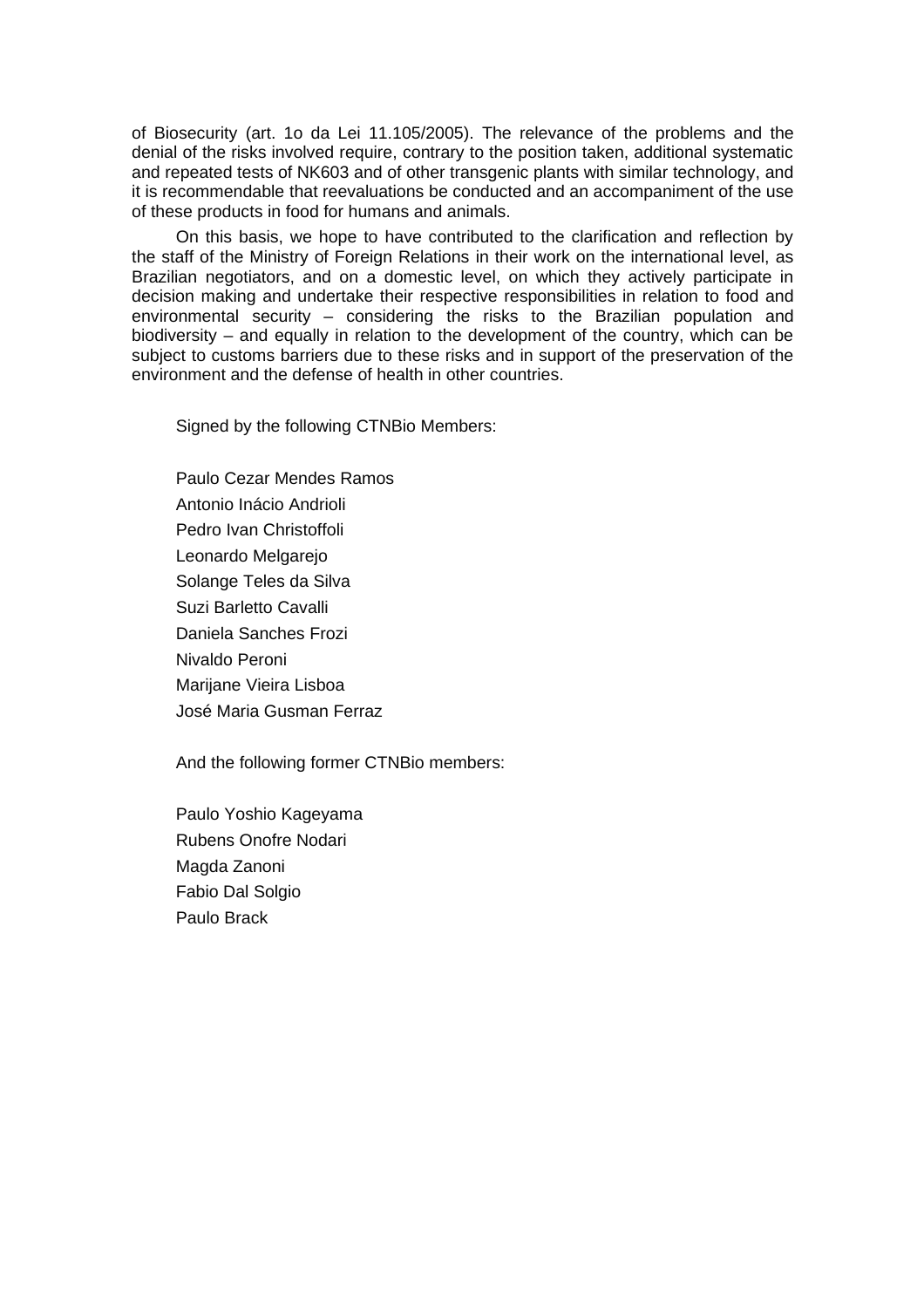#### **References**

Anses, 2012. Avis de I'Agence nationals de securite sanitaire de !'alimentation, de l'environnement et du travail relatif a !'analyse de l'etude de Seralini et a/.(2012) « Long term toxicity of a ROUNDUP herbicide and .a ROUNDUP-tolerant genetically modified maize", Maison-Aifort, 19 octobre 2012. Saisine n° 2012- SA-0227.

Benachour , N., Sipahutar, H., Moslemi, S., Gasnier, C., Travert, C., Seralini, G.E., 2007 . Time- and dose-dependent effects of roundup on human embryonic and placental cells. Arch. Environ. Contam. Toxicol. 53, 126-133.

Brix, A.E., Nyska, A., Haseman, J.K., Sells, D.M., Jokinen, M.P., Walker, N.J., 2005. Incidences of selected lesions in control female Harlan Sprague-Dawley rats from two-year studies performed by the National Toxicology Program. Toxicol. Pathol. 33, 477- 483.

Camara, M.G. et al., 2009. Transgenicos: avaliagao da possfvel (in) seguranga alimentar atraves da produgao cientffica. Hist6ria, Ciencias, Saude - Manguinhos, Rio de Janeiro, v.16, n.3, jul.-set. 2009, p.669-681.

Chandra , M., Riley, M.G., Johnson, D.E., 1992. Spontaneous neoplasms in aged Sprague-Dawley rats. Arch. Toxicol. 66, 496-502.

Clair, E., Mesnage, R., Travert, C., Seralini, G.E., 2012. A glyphosate-based herbicide induces necrosis and apoptosis in mature rat testicular cells in vitro , and testosterone decrease at lower levels. Toxicol. In Vitro 26 (2), 269-279 .

Colborn, T. A case for revisiting the safety of pesticides: a closer look at Neurodevelopment. Environ Health Perspect 114(1): doi: 10.1289/ehp.7940. 2006 .

Conti B, C Maltoni, G Perino, A Ciliberti (1988) Long-term carcinogenicity bioassays on styrene administered by inhalation, ingestion and injection and styrene oxide administered by ingestion in Sprague-Dawley rats, and para-methylstyrene administered by ingestion in Sprague-Dawley rats and Swiss mice. Annals of the New York Academy of Sciences 534: 203-34.

Dallegrave, E., Mantese, F.D., Oliveira, R.T., Andrade, A.J., Dalsenter , P.R., Langeloh, A., 2007. Pre- and postnatal toxicity of the commercial glyphosate formulation in Wistar rats. Arch. Toxicol. 81, 665-673.

ENSSER, 2012. ENSSER Statement on Seralini et al. (2012) publication and reactions evoked: Questionable Biosafety of GMOs, Double Standards and, Once Again, a "Shooting-the -Messenger" Style Debate. European Network of Scientists for Social and Environmental Responsibility, 8p. 2012.

Flamm W G, G L Blackburn, C P Comer, D A Mayhew, W W Stargel (2003) Longterm food consumption and body weight changes in neotame safety studies are consistent with the allometric relationship observed f!Or other  $\cdot$  sweeteners and during dietary restrictions. Regulatory and Toxicological Pharmacology 38(2) : 144-56.

Gamez, R, M Noa, R Mas, N Mendoza, B Pardo, R Menendez, Y Perez, R M Gonzalez, A Gutierrez, G Marrero, E Goicochea, H Garcfa, D Curveco (2007) Long-term carcinogenicity of D-003, a mixture of high molecular weight acids from sugarcane wax, in Sprague Dawley rats: A 24 months study. Food and Chemical Toxicology 45 (12): 2352- 58.

Gasnier, C., Dumont, C., Benachour, N., Clair, E., Chagnon, M.C., Seralini, G.E., 2009. Glyphosate-based herbicides are toxic and endocrine disrupters in human cell lines. Toxicology 262, 184-191.

Gutierrez A, R Gamez, M Noa, R Mas, D Arencibia, B Pardo, M Valle, A Oyarzabal, D Curveco, H Garcia, E Goicochea, N Mendoza, S Jimenez S (2011) One year oral Toxicity of D-004, a lipid extract from Roystonea regia fruits, in Sprague Dawley rats. Food and Chemical Toxicology 49 (11): 2855-61.

Hack R, E Ebert, K H Leist (1995) Chronic toxicity and carcinogenicity studies with the insecticide endosulfan in rats and mice. Food and Chemical Toxicology 33 (11) : 941- 50.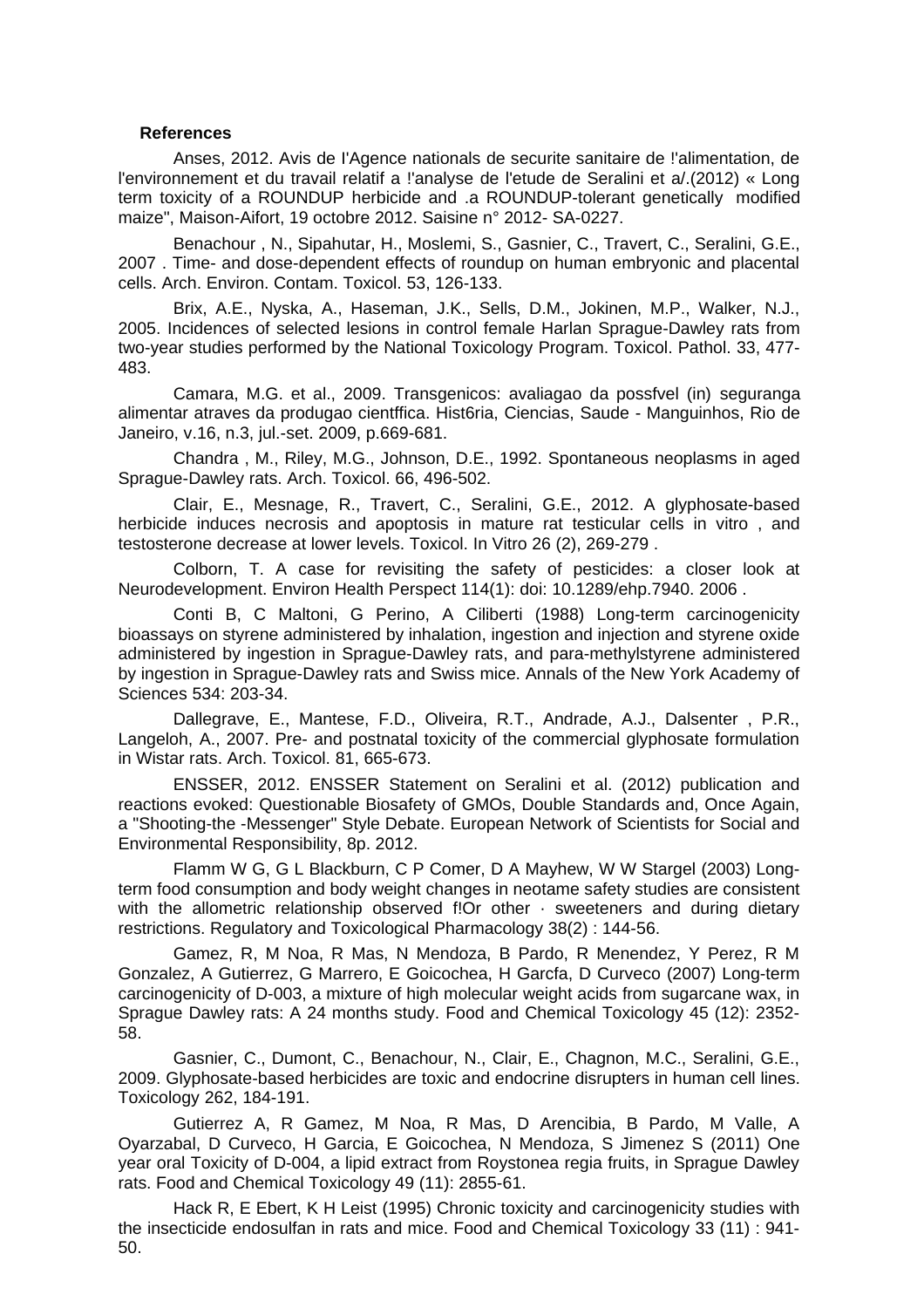Hammond, B., Dudek, R., Lemen, J., Nemeth, M., 2004. Results of a 13 week safety assurance study with rats fed grain from glyphosate tolerant corn. Food Chem. Toxicol. 42, 1003-1014.

Hammond, B., Lemen, J., Dudek, R., Ward, D., Jiang, C., Nemeth, M., Burns, J., 2006a. Results of a 90 day safety assurance study with rats fed grain from corn rootwormprotected corn. Food Chemn. Toxicol. 44, 147-160.

Heinemann, J. Food and chemical toxicology. Food and Chemical Toxicology 53 (2013) 442 Klimisch H J, K Deckardt, C Gembardt, B Hildebrand, K Kuttl r. J Roe (1997) long-term inhalation toxicity of N-vinylpyrrolidone-2 vapours. Studies in rats.: Food and Chemical Toxicology 35 ( 10-11): 1041 -60.

Lee H J, Y M Gimm, H D Choi, N Kim, S H Kim, Y S Lee (2010) Chronic exposure of Sprague-Dawley rats to 20 kHz triangular magnetic fields. International Journal of Radiation Biology 86 (5): 384- 9.

Malatesta, M., Perdoni, F., Santin, G., Battistelli, S., Muller, S., Biggiogera, M., 2008. Hepatoma tissue culture (HTC) cells as a model for investigating the effects of low concentrations of herbicide on cell structure and function. Toxicol. In Vitro 22, 1853-1860.

Malatesta, M., Caporaloni, C., Gavaudan, S., Rocchi, M.B., Serafini, S., Tiberi, C., Gazzanelli, G., 2002. Ultrastructural morphometrical and '" immunocytochemical analyses of hepatocyte nuclei from mice fed on genetically modified soybean. Cell Struct. Funct. 27, 173-180.

Mesnage, R., Bernay, B., Seralini, G.E., 2012. Ethoxylated adjuvants of glyphosate-based herbicides are active principles of .human cell toxicity. Toxicology 21. [http://dx.doi.org/1 0](http://dx.doi.org/1).1016/j.tox.2012.09.006.

Minardi F, F Belpoggi, M Soffritti, A Ciliberti, M Lauriola, E Cattin, C Maltoni (2002) Results of longterm carcinogenicity bioassay on vinyl acetate monomer in Sprague-Dawley rats. Annals of the New York Academy of Sciences 982: 106-22.

Marcos NC, K Camilo (2001) Acute and chronic toxicity study of fish oil and garlic combination.International Journal of Vitamin and Nutrition Research 71(5): 306-12.

Oliveira, A.G., Telles, L.F., Hess, R.A., Mahecha, G.A., Oliveira, C.A., 2007. Effects of the herbicide Roundup on the epididymal region of drakes Anas platyrhynchos. Reprod. Toxicol. 23, 182-191.

Pascussi, J.M. , Gerbai-Chaloin, S., Duret, C., Daujat-Chavanieu, M., Vilarem, M.J., Maurel, P., 2008. The tangle of nuclear receptors that controls xenobiotic metabolism and transport: crosstalk and consequences. Annu. Rev. Pharmacal. Toxicol. 48, 1-32.

Perri G C, A Nunziata, A Argentino-Storino, R 0 Salerno, P Mercatelli (1981) Long term toxicity and carcinogenicity of a new protein source in. rats. Toxicological European Research 3(6): 305-10.

Richard, S., Moslemi, S., Sipahutar, H., Benachour, N., Seralini, G.E., 2005. Differential effects of glyphosate and roundup on human placental cells and aromatase. Environ. Health Perspect. 113, 716-720.

Romano, M.A., Romano, R.M., Santos, L.D., Wisniewski , P., Campos, D.A., de Souza, P.B., Viau, P., Bernardi, M.M., Nunes, M.T., de Oliveira, C.A., 2012.Glyphosate impairs male offspring reproductive development by disrupting onadotropin expression. Arch. Toxicol. 86 (4), 663-673.

Romano, R.M., Romano, M.A., Bernardi, M.M., Furtado, P.V., Oliveira, C.A., 2010. Prepubertal exposure to commercial formulation of the herbicide glyphosate alters testosterone levels and testicular morphology . Arch. Toxicol. 84 (4), 309-317.

Seralini, G.E., Cellier, D. & Spiroux de Vandomois, J. 2007b. Report on NK603 GM maize produced by Monsanto company. Controversial effects on health reported after subchronic toxicity test: 90-day study feeding rats. Comittee for Independent Research and Information on Genetic Engineering. June 2007.

Seralini, G.E., Spiroux de Vendomois, J., Cellier, D., Sultan, C., Buiatti, M., Gallagher , L., Antoniou, M., Dronamraju, K.R., 2009. How subchromic and · chronic